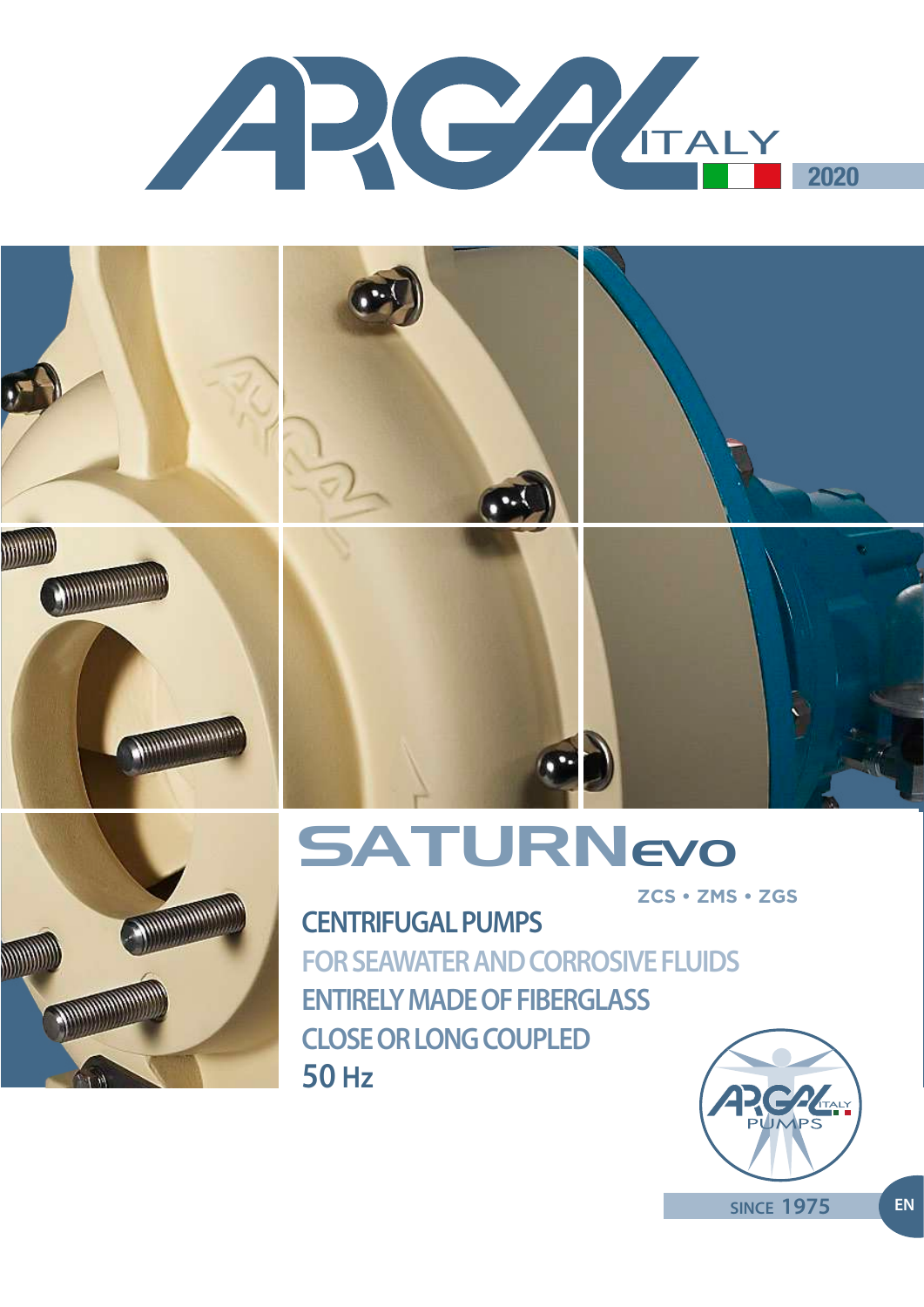### **FIBERGLASS CENTRIFUGAL PUMPS**

### **FOR SEAWATER AND CORROSIVE LIQUIDS**

The evolved **SATURNevo** range consists of horizontal centrifugal single-stage pumps compliant with ANSI/ASME B73.1 standards. The pump casing are made of FRP (fiberglass reinforced polyester) whih neither requires protective coatings or metallici armour. Argal's **SATURNevo** series offers the durability and strength at par with metal alloy construction.

Our **SATURNevo** range is offered in three configurations - **ZGS** - long coupled with bearing housing and coupling (offred with SS or FRP base frames), **ZMS** - close coupled - and **ZCS** - a compact design for the narrow places.

#### **CHEMICAL RESISTANCE AND MECHANICAL STRENGTH**

Argal offers various formulations of resins to cover a broad range of corrosive chemicals and moderately abrasive liquids.

#### **5 VERSIONS OF CONSTRUCTION**

**V1G**: for corrosive liquids including acids, alkalis, detergents, brine and sea water.

**V1A**: for liquids with a low concentration of abrasion: fossil shell flour, ashes, titanium dioxide.

**V1C**: for corrosive liquids such as sodium hypochlorite (NaOCI) or hydrogen peroxide  $(H_2O_2)$ ;

**V1F:** for fluoride acid (HF) and other liquids with fluorine.

**V1X**: for operation in ATEX areas.



**ZMS Pump** 3x2x6 (V1G)



**ZGS Pump** 10x8x15 (V1X for Atex areas)

#### **EXAMPLES OF APPLICATION**

| <b>SECTORS</b>            | <b>APPLICATIONS</b>                                                             |  |  |  |
|---------------------------|---------------------------------------------------------------------------------|--|--|--|
| Aquariums/Zoos            | Saltwater                                                                       |  |  |  |
| <b>Chemical Process</b>   | Acids<br>Chemical waste<br>Waste Water                                          |  |  |  |
| Desalination              | Filtration<br>Seawater Intake<br>Chemical Transfer<br><b>Concentrated Brine</b> |  |  |  |
| <b>Electric Utilities</b> | Coal pile run-off                                                               |  |  |  |
| <b>Electronics</b>        | Acids<br>Chemical waste                                                         |  |  |  |
| Metal Finishing           | Chromic acids<br>Pickling acids<br>Plating solutions                            |  |  |  |
| Petrochemical             | Acids<br>Chemical waste                                                         |  |  |  |
| Pharmaceutical            | Organic Solvents                                                                |  |  |  |
| Pulp and Paper            | Bleach                                                                          |  |  |  |
| Mining                    | Abrasives and Corrosives                                                        |  |  |  |
| Scrubbers/Odor Control    | Acids and Caustics                                                              |  |  |  |

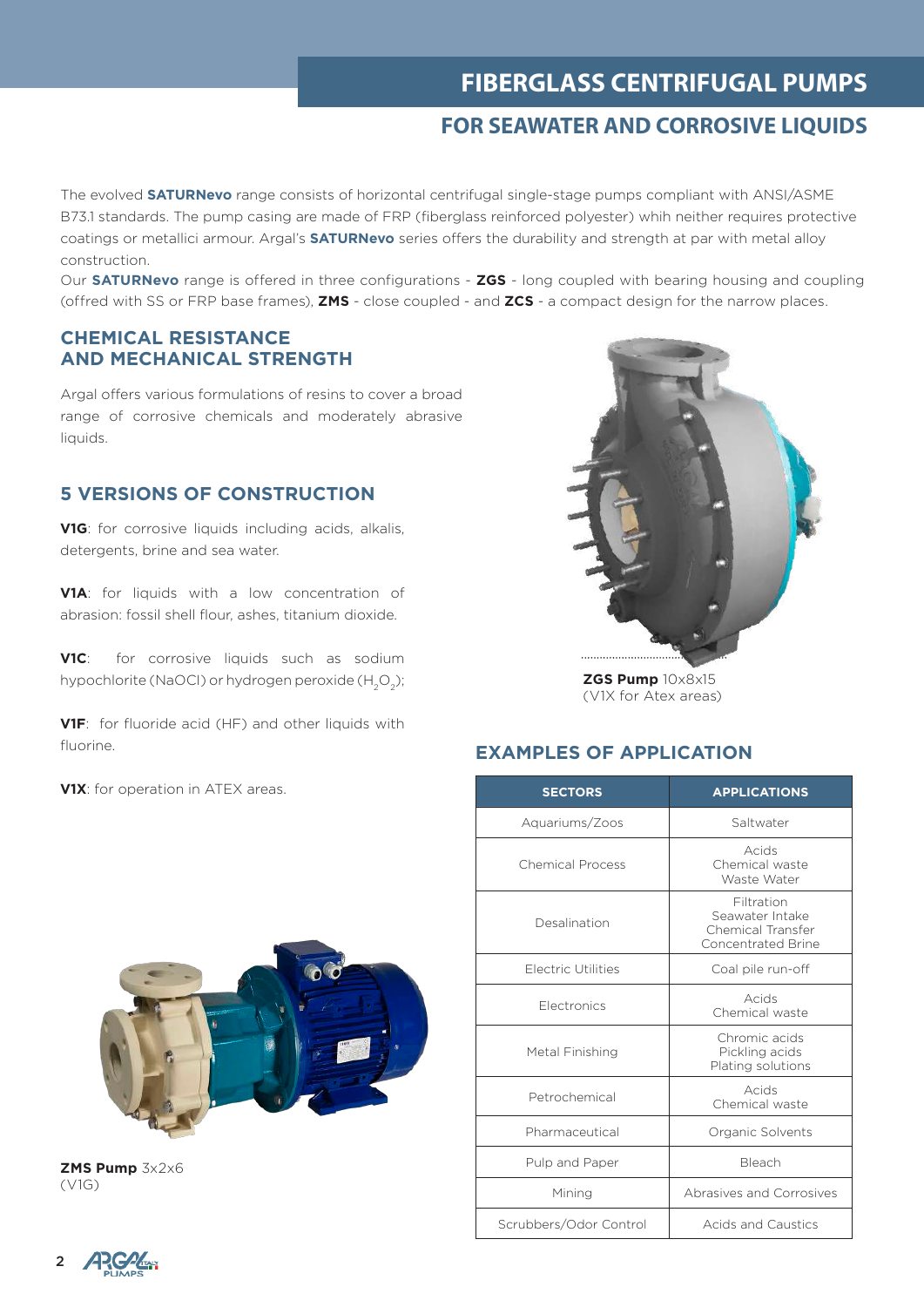### **LONG-COUPLED "G"**

The coupling of the pump to the motor with a flexible joint delivers an extended operational life to the mechanical parts of the pump and therefore is the preferred solution for heavy duty application and continuous applications. The back pull-out construction allows for dismantling the support of the pump and some hydraulic parts subjected to periodic inspection without disconnecting the casing from the piping of the plant or removing the electric motor from the base plate.

### **BACK PULL-OUT SYSTEM**

ZGS pumps with elastic coupling are equipped with the back pull-out system that allows the dismantling of the internal and mechanic parts of the pump without disconnecting the casing from the fittings and without moving the motor.





**ZGS Pump** 6x4x10 (V1G)

### **CLOSE-COUPLED "M"**

The close-coupled series offers installations for proposed for power requirements for up to 37 kW with significant mechanical advantages. The shaft of the pump is supported by a bearing located in the lantern; this bearing counters the radial load of the shaft and by reducing its overhung section, it reduces the loads on the bearings of the electric motor contributing to extend the pump lifecycle. This solution is characterised by the reduction of the overall dimensions and allows installing these pumps in plants and compact systems.

### **ZMS'S PLUS a unique solution**

The rolling bearing is intentionally located in the lantern junction to the electric motor for supporting the radial charges. It also reduces the cantilever extremity of the shaft and thus the charge carried by the motor bearings: a longer life cycle is ensured.





### **ZCS a compact solution**

This special version was conceived for resolving the issues linked to narrow spaces. **ZCS** pumps are available up to size 12x10x16, sharing the same performance characteristics as **ZMS** pumps.

3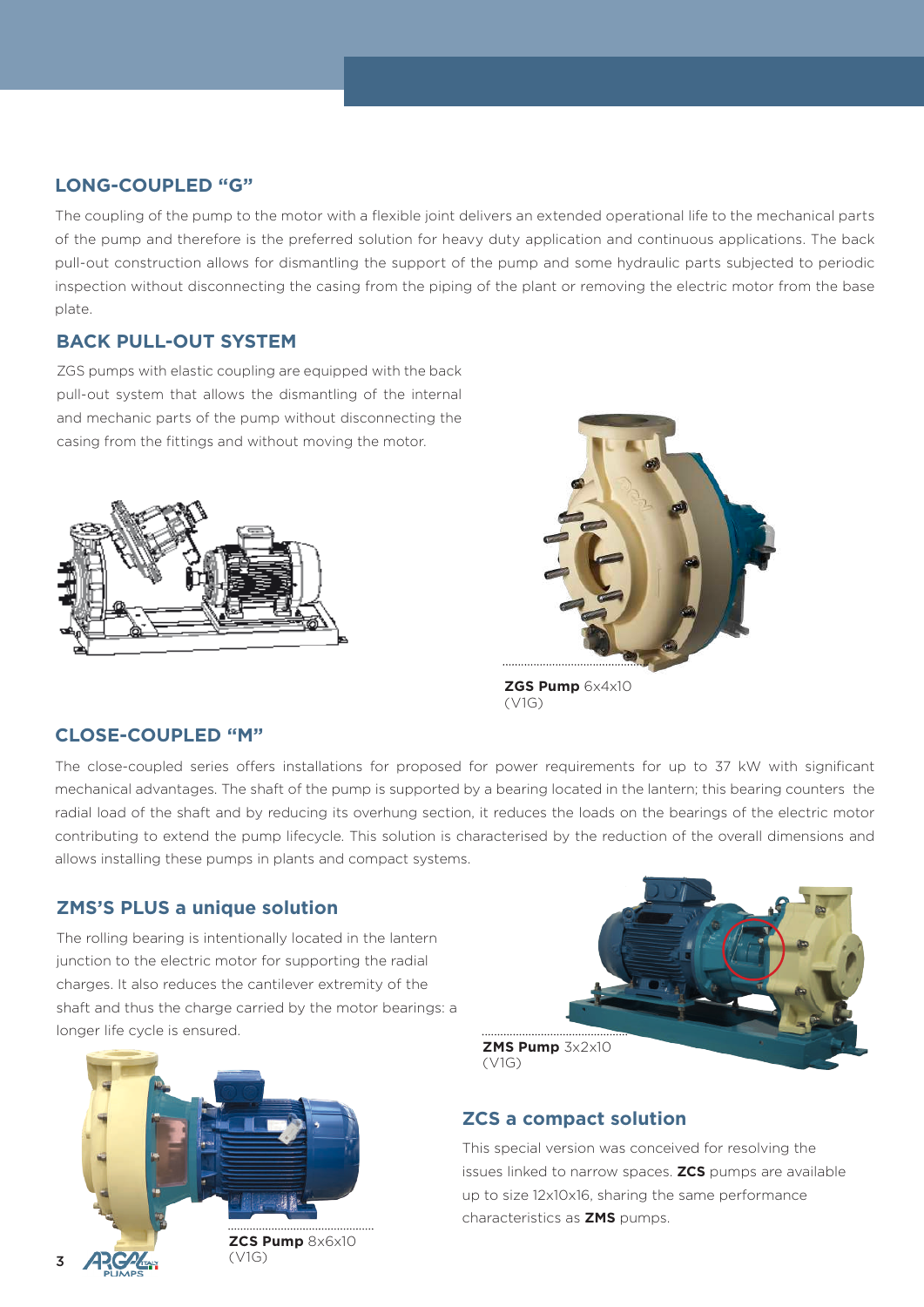### **TECHNICAL DATA**

**SATURNevo** 

### **CONSTRUCTION & CURVES**

### **50 Hz**

**3500 rpm**





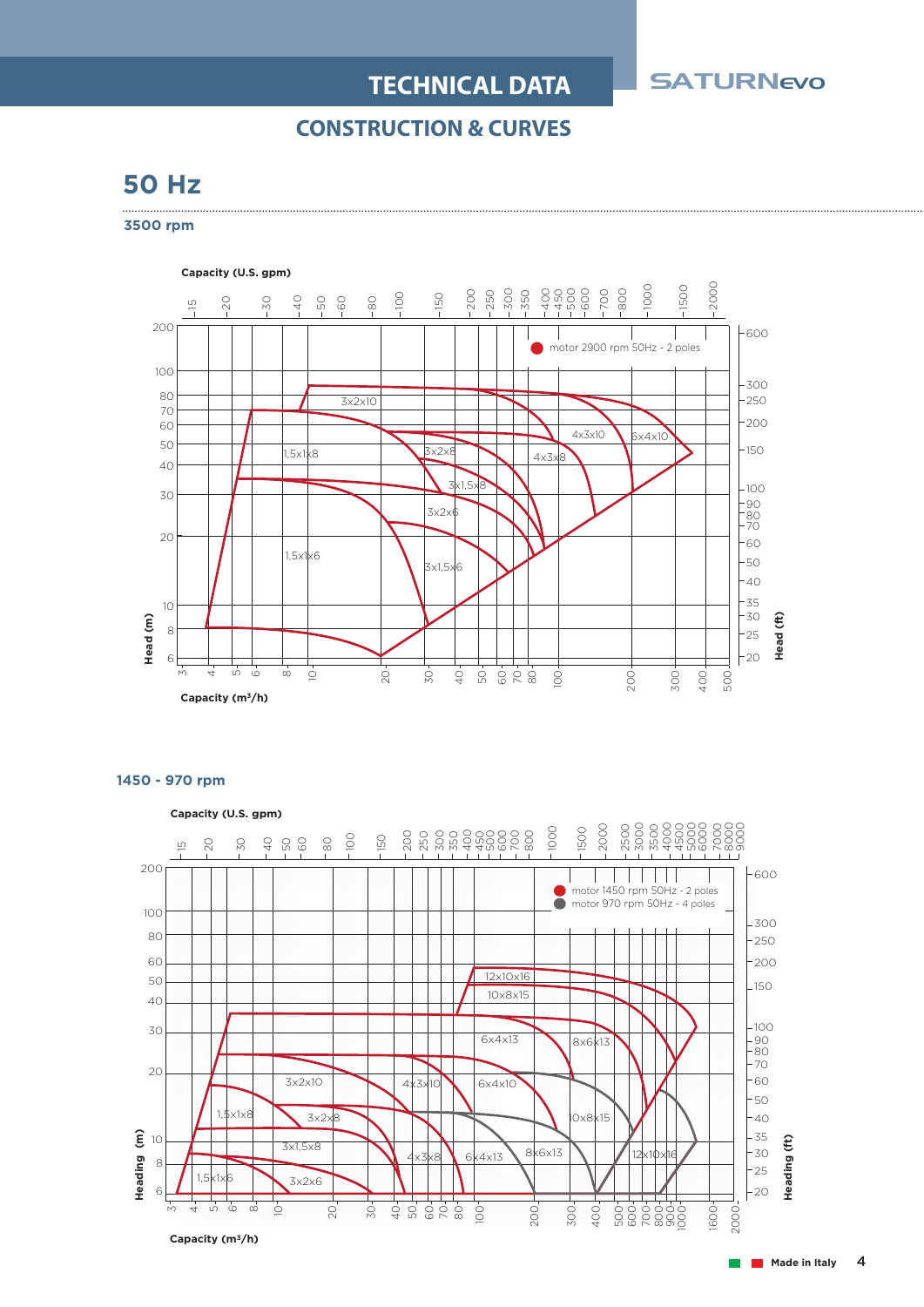## SATURNEVO **MECHANICAL SEALS**

#### **SEAL FLUSHING**

Seals are usually flushed by the pumped liquid or by an external clean liquid if necessary. Single, double or cartridge models are available with different material constructions.



#### **MATERIALS**

| MOD.                               | <b>External single</b> |              | <b>Internal single</b>  |                   |                | <b>Double flushed</b> |                            |                   |
|------------------------------------|------------------------|--------------|-------------------------|-------------------|----------------|-----------------------|----------------------------|-------------------|
|                                    | <b>TR5-1</b>           | <b>TR8-1</b> | <b>BF8-1*</b>           | <b>CS8-1**</b>    | CS8/F-1***     | <b>MTR5-1</b>         | <b>MTR8-1</b>              | <b>MC8-1</b>      |
| Primary stamp                      | Crane 8-1T             |              | Flowserve<br>Allpac 481 | <b>Crane 5610</b> |                |                       | Crane 8-1T<br>back to back | <b>Crane 5610</b> |
| API plan                           | 02                     |              | 03                      |                   | 54             |                       |                            |                   |
| <b>Fixed materials<sup>o</sup></b> | SiC                    |              | SiC                     |                   |                | SiC.                  | SiC                        | <b>SiC</b>        |
| Rotating materials <sup>°</sup>    | graphite               | SiC          | SiC.                    |                   | graphite       | SiC                   | SiC                        |                   |
| <b>Back seal</b>                   | carbon ceramic         |              |                         |                   | carbon ceramic |                       |                            |                   |

### **APPLICATIONS**

| MOD.                                                                                                                                            | <b>TR5-1</b>   | <b>TR8-1</b>   | <b>BF8-1*</b>  | CS8-1**                      | CS8/F-1***                   | <b>MTR5-1</b>  | <b>MTR8-1</b>  | <b>MC8-1</b>   |
|-------------------------------------------------------------------------------------------------------------------------------------------------|----------------|----------------|----------------|------------------------------|------------------------------|----------------|----------------|----------------|
| <b>Acid mixtures</b><br>Mixtures concentrated with<br>fluorine. Strong and hot<br>concentrated alkalies                                         |                |                | $\times$       | X                            | X                            |                |                |                |
| <b>Clean chemical liquids;</b><br>hot/cold; concentrated/<br>diluted                                                                            | $\times$       | $\times$       |                |                              |                              |                |                |                |
| Liquids with gas formation                                                                                                                      |                |                |                | X                            | $\times$                     | $\times$       | $\times$       | $\times$       |
| abrasive liquids                                                                                                                                |                | X              | $\times$       | X                            | $\times$                     |                | $\times$       | $\times$       |
| precipitation risk solutions                                                                                                                    |                |                |                | $\times$                     | $\times$                     | $\times$       | $\times$       | $\times$       |
| <b>Liquids with solids</b>                                                                                                                      |                |                | $\times$       | $\times$                     | $\times$                     |                | $\times$       | $\times$       |
| <b>Exam of suspended solids</b><br>(to correlate):<br>• max. Quantity in weight (%)<br>• max dimensions (inches)<br>• max hardness index (Mohs) | 3<br>0.02<br>3 | 3<br>0.02<br>6 | 6<br>0.12<br>6 | 10 <sup>°</sup><br>0.19<br>6 | 10 <sup>°</sup><br>0.19<br>6 | 3<br>0.02<br>3 | 3<br>0.02<br>3 | 6<br>0.12<br>6 |

\* external flushing similar to API plan 11 - \*\* external flushing similar to API plan 11

\*\*\* external flushing - ° in contact with the pumped liquid - must be compatible